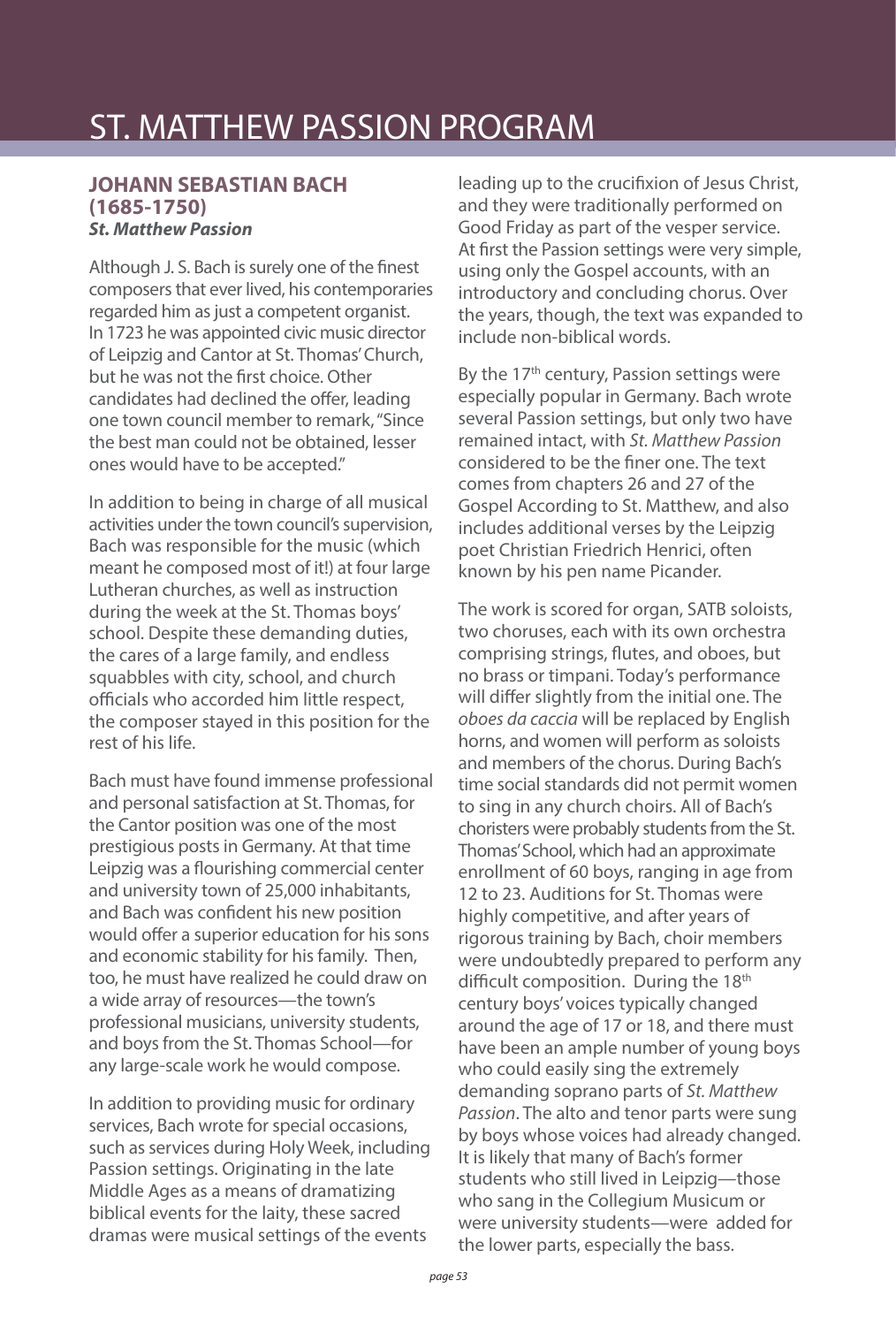## ST. MATTHEW PASSION PROGRAM (continued)

St. Matthew Passion divides into two principal parts. The first one opens with a choral lament about impending events and tells the story leading up to Jesus' betrayal and arrest. The second half includes Peter's denial, and Jesus' trial, judgment, and crucifixion, ending with another choral lament. Despite the prevailing sense of tragedy and somber conclusion, the overall effect is one of contemplation and gentleness, not despair. Performance time is approximately 3½ hours, and Bach wisely placed the homily between the two main sections. Churchgoers seemed not to have minded the length of the service, since Sunday Lutheran worship often lasted from 7 a.m. until noon!

Like an oratorio, St. Matthew Passion is a mixture of recitatives, arias, and choruses. The recitatives (solos that somewhat resemble both speaking and singing) contain dialogue, provide information to the listeners, and help propel the action. Arias usually reflect on the action in the preceding recitative or express an emotional quality, and choruses comment on events of the story or sometimes participate in the action.

What sets Bach apart from his contemporaries is the manner in which he treats these elements and synthesizes various styles of his day. He entrusts the most important recitatives to the Evangelist, who narrates the story, while members of the chorus portray other "characters" in the drama, such as the disciples, Jesus, and Pontius Pilate. All the recitatives are accompanied only by a simple continuo (organ and a sustaining bass string) or continuo with a small number of additional instruments. However, Jesus' recitatives are always accompanied by strings, providing what some scholars describe as "a lush halo."

Bach offers touching moments of symbolism, as in the soprano aria, "Bleed Now, Lovely Heart," which beautifully prepares the listeners for the sacrifice that Jesus will make. As the soloist sings of the blood

of Christ, light staccatos and descending two-note phrases in the flutes and strings symbolically portray drops of blood.

Although Bach never wrote an opera, he was affected by the dramatic and emotional qualities of this genre. One notable example is the brief but deeply expressive alto recitative, Ah, Golgatha!, which is sung as Jesus is dying. The choruses often provide devotional commentary, but they, too, have dramatic moments in which they participate in the action. When Pontius Pilate asks which criminal should be freed, the chorus, representing the crowd, shouts Barabbas, and referring to Jesus, they angrily demand Let Him be crucified. Another remarkable instance of Bach's dramatic flair occurs in the continuo's sudden scale-like passages of 32<sup>nd</sup> notes, which depict the rending of the veil in the Temple. Despite Italianate influence, Bach never completely abandons the German polyphonic tradition. Extensive imitation or fugal writing frequently occurs within the voice parts of a single choir or between the two choruses.

One of Martin Luther's unyielding tenets was that congregations should participate in the service in their own language, hence the use of German instead of Latin and the development of chorales (simple hymn tunes). While it was common for Lutheran composers to insert chorales into Passion settings, Bach does this to a greater extent than most of his contemporaries. Nine different chorale tunes appear at salient points of the narrative, often after a choral commentary or recitative, and Bach employs one of the most famous chorale tunes, O Sacred Head Now Wounded, five times throughout the work. Some of the chorale tunes are presented in fantasias or as a cantus firmus (chorale melody accompanied by numerous counterpoints in other voices). However, most of the them appear in poignant four-part harmonizations to emphasize significant words. During Bach's time the tunes and words were well known, and everyone undoubtedly sang